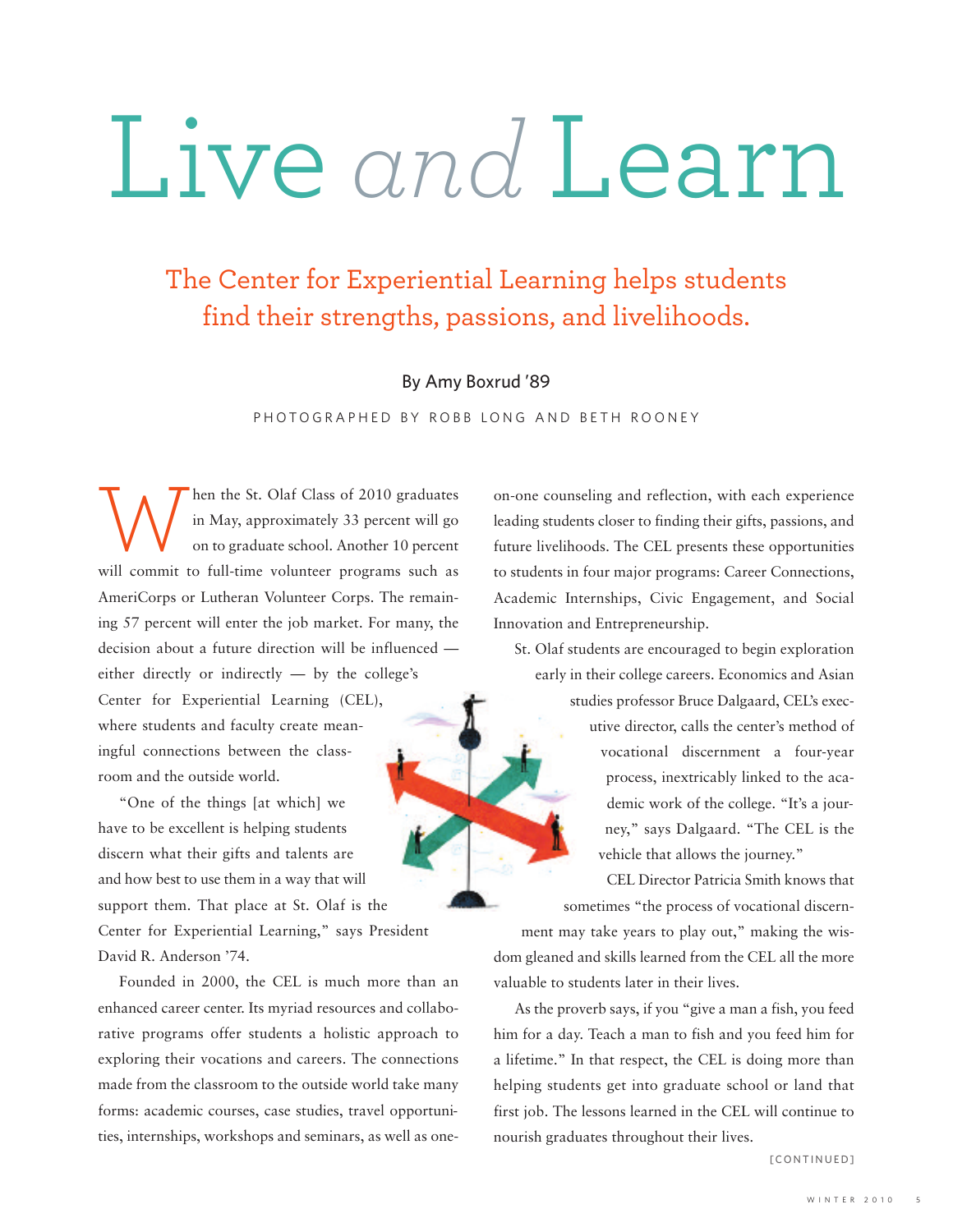

*Mike Dawson, Dittmann Center*

#### Right on Target

"In the spring of my sophomore year, I lost two internships," says Mike Dawson '10. After the first two opportunities he had lined up for the summer fell through, the economics major turned to the CEL. With the help of the CEL staff, Dawson tweaked his resume, learned to write more effective cover letters, and practiced interviewing. The result was an internship with ID Insight, a company in Northfield that develops identification verification software.

Also through the CEL, Dawson participated in the General Mills marketing case challenge, an opportunity for teams to work on real-world marketing challenges, present their ideas to a panel of business leaders, learn about careers in marketing, sales, finance, and promotions, and connect with Ole alumni. His team's challenge was to find a target market for a new cereal, suggest a price, and develop a promotional plan for the product. "I learned how complex a seemingly simple problem really can be," says Dawson.

The experience he gained and the relationships he made during the project were invaluable. That's when Dawson met Gretchen Johnson '97, whom he encountered again while interviewing with General Mills for an internship the following year. While the internship didn't work out, a mentorship between Johnson and Dawson developed, lasting throughout the rest of Dawson's college career. "Gretchen has been a big help in working with me to improve my resume and giving advice on ways to gain experience in the world of finance," says Dawson. Following Johnson's advice and using the skills he developed through the CEL, Dawson lined up a summer internship at Target Corp. following his junior year.

A first-generation college student, Dawson has enough credits to graduate a semester early this year. And while it's a challenging time to be entering the job market, Dawson has a full-time job offer waiting for him at Target when he's ready to begin working in March.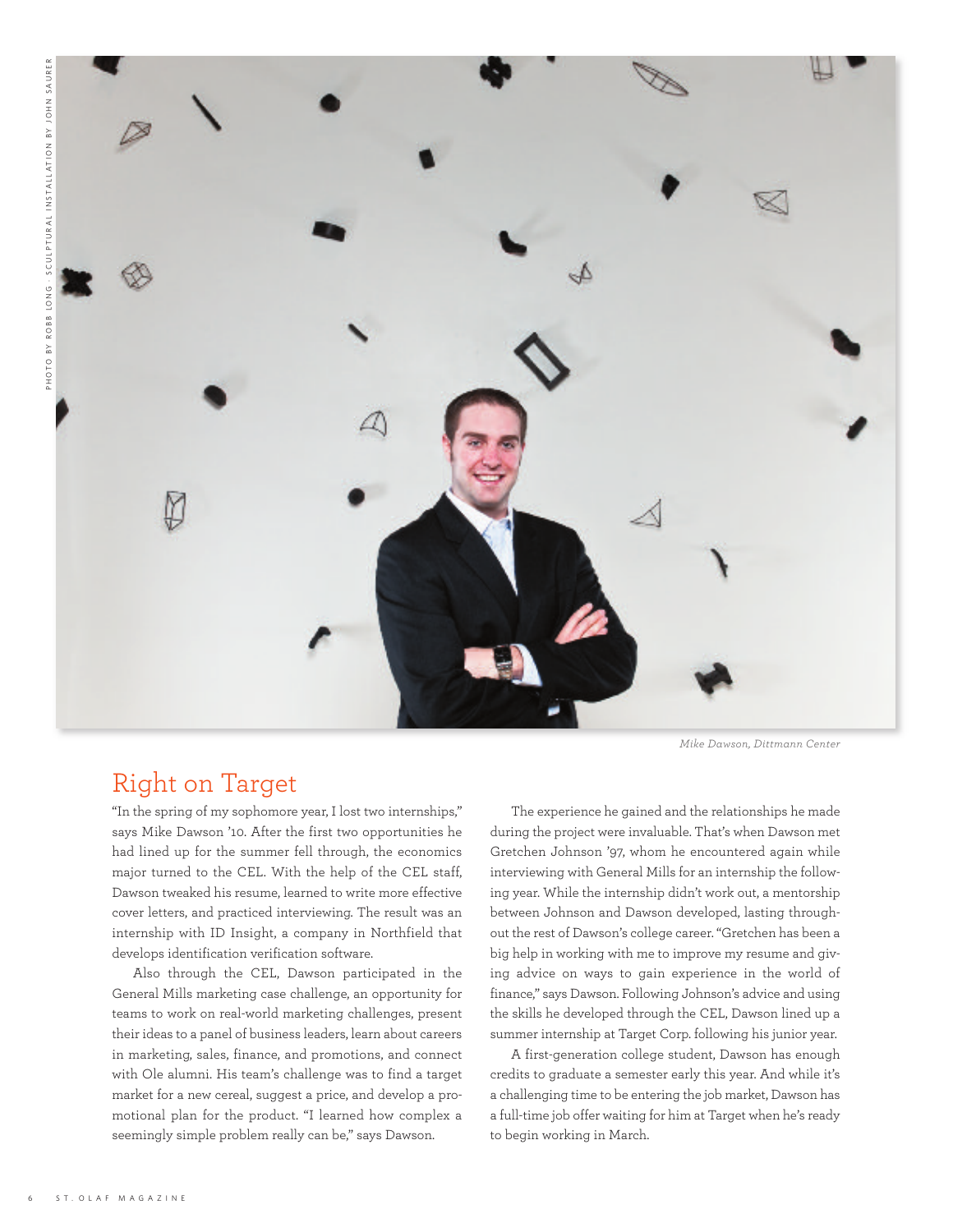#### Leaders for Social Change

A passion for social innovation led seniors Jenny Kramm and Maren Gelle to apply to the CEL's Leaders for Social Change (LSC) summer academic internship. The LSC internship supports students while they work at Northfield-area nonprofit organizations, allowing them to contribute to the local community and develop leadership skills necessary to foster social change.

Kramm's project was creating culturally sensitive experiential education for Northfield middle schooler's "at-risk" for not graduating from high school. Her plan, implemented through Northfield's Summer Plus program, featured service-learning activities in which students identified needs within their community, learned why those needs were not being met, and designed action plans. She earned additional support with a scholarship from the Jay and Rose Phillips Family Foundation, awarded to students who develop community service projects that benefit underserved populations in Minnesota.

Gelle developed an environmental education curriculum, working with both the local school district and Northfield's Healthy Community Initiative. The experience was transformative. "The LSC program shaped the trajectory of my college career," says Gelle, who credits the internship for sparking her continued work in social innovation.

Following her LSC internship, Gelle's focus in the CEL has been in social innovation and entrepreneurship. As a Johnson Social Innovation summer intern, Gelle had the opportunity to design and develop an innovative and resourceful approach to a social problem in the Twin Cities area. Her work with the public schools in two CEL-sponsored internships has influenced her decision to pursue graduate school studies in American History. "My experiences helped me realize that I really like being a teacher and being in front of students," says Gelle.

Kramm, a biology student with a management studies concentration, was one of two St. Olaf students selected to be 2009 Peace Scholars and spent last summer in Chiapas, Mexico, with scholars from each of the Nobel Peace Prize Forum colleges, studying issues related to peace, justice, democracy, and human rights. After graduation, Kramm hopes to spend time abroad strengthening her understanding of the Spanish language and Latino culture. Her longterm goal is to manage a nonprofit organization that helps meet the needs of immigrant Latino communities.



*Maren Gelle (left) and Jenny Kramm, Rølvaag Library*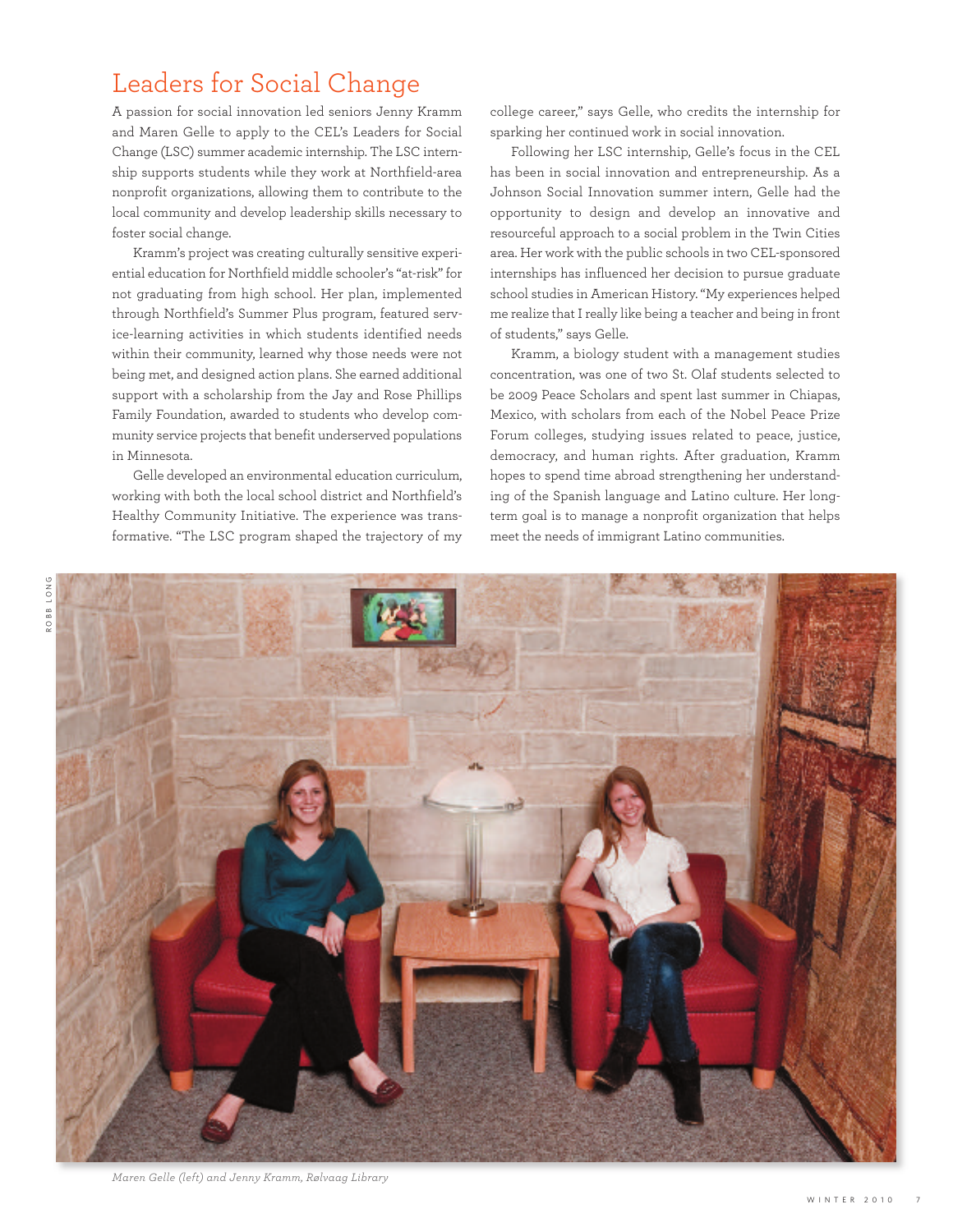

*Hannah Clark, Downtown Chicago*

#### Transferring Skills

As a peer advisor in the CEL, Hannah Clark '09 was the first point of contact for students looking to use the resources of the center. In her second year in this role, she became an expert on applying to graduate schools, leading workshops, and holding office hours for her peers. "That was one of the most formative experiences I had at St. Olaf," says Clark. "It taught me to work with different types of people and to be a problem-solver in a real-time situation."

In addition to helping others, Clark herself took advantage of several opportunities sponsored by the CEL. A biology major, she was drawn to experiential learning programs at the Mayo Clinic. Clark worked with a team of business and biology students as an intern for the Mayo Innovation Scholars program, evaluating and marketing a newly patented medical device. Later, as a Mayo summer undergraduate research fellow, she worked as a research assistant in Mayo's Nicotine Research Center.

Clark was also a recipient of the Kloeck-Jensen Scholarship for Peace and Justice at St. Olaf. This funding enabled

her to spend an Interim at the School for Social Entrepreneurs (SSE) in London, which trains students to use their creative and entrepreneurial abilities more fully to benefit society. "It was my first foray into the nonprofit world and I fell in love with it," she says.

"There was a real value in living and working in London for an extended period of time," Clark says. "I would love to go back some day and perhaps work in an organization similar to SSE."

Since graduation, Clark has worked as an AmeriCorps VISTA member for the Taproot Foundation in Chicago — an organization that strengthens other nonprofits by engaging business professionals in pro bono service. Her experiences in the CEL prepared her for her current position as a program fellow for Taproot. "I'm in a very similar role," says Clark. "As a peer advisor at St. Olaf, I was a resource for students. Now I'm finding resources and advocating for the needs of the Chicago nonprofit community."